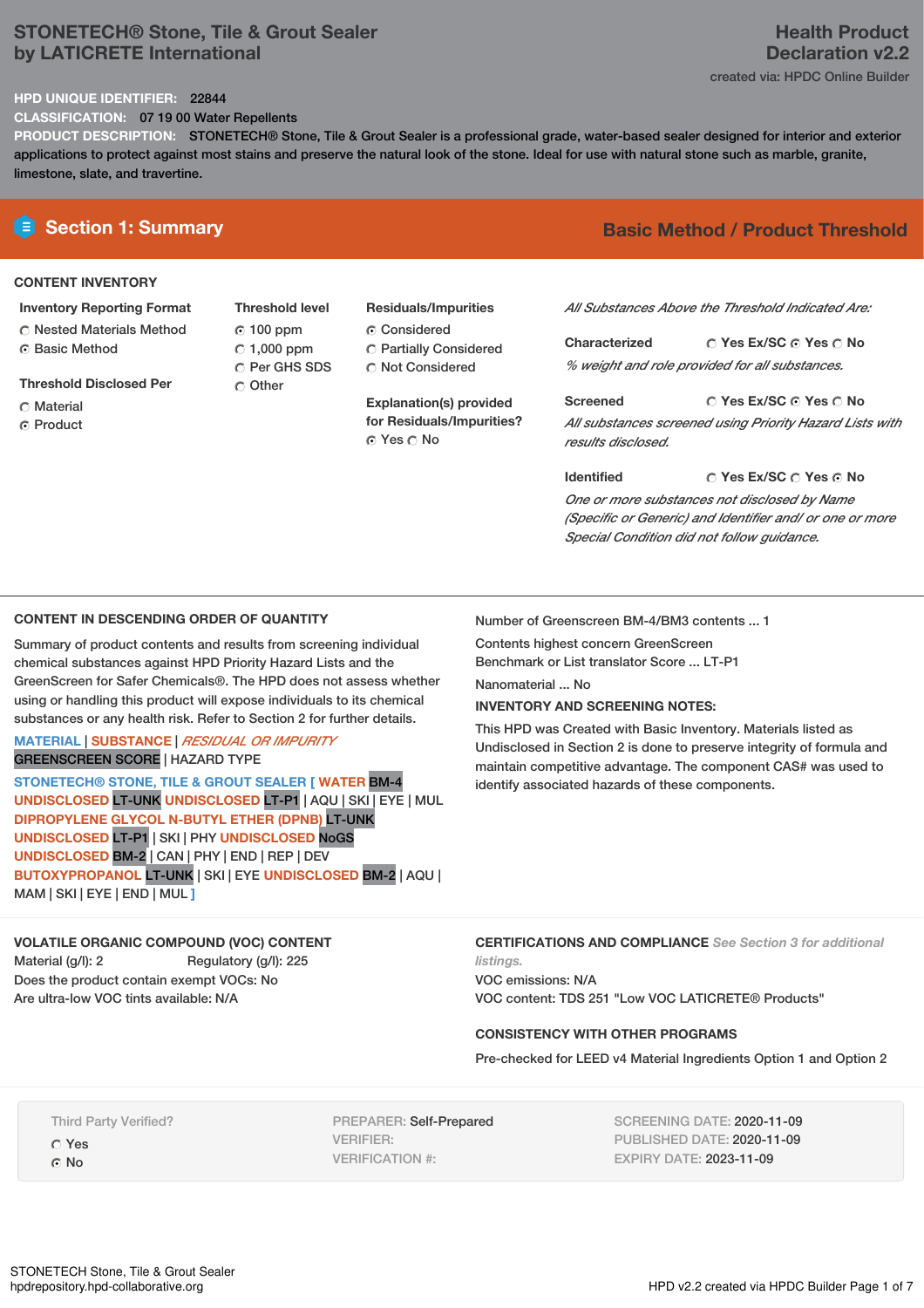This section lists contents in a product based on specific threshold(s) and reports detailed health information including hazards. This HPD uses the *inventory method indicated above, which is one of three possible methods:*

*Basic Inventory method with Product-level threshold.*

T

- *Nested Material Inventory method with Product-level threshold*
- *Nested Material Inventory method with individual Material-level thresholds*

Definitions and requirements for the three inventory methods and requirements for each data field can be found in the HPD Open Standard version *2.2, available on the HPDC website at: [www.hpd-collaborative.org/hpd-2-2-standard](https://www.hpd-collaborative.org/hpd-2-2-standard)*

| <b>STONETECH® STONE, TILE &amp; GROUT SEALER</b>       |                                                                                                                                                                                                                                                                    |                 |                                          |                                                |
|--------------------------------------------------------|--------------------------------------------------------------------------------------------------------------------------------------------------------------------------------------------------------------------------------------------------------------------|-----------------|------------------------------------------|------------------------------------------------|
| PRODUCT THRESHOLD: 100 ppm                             |                                                                                                                                                                                                                                                                    |                 | RESIDUALS AND IMPURITIES CONSIDERED: Yes |                                                |
| source of the raw material and/or be less than 100ppm. | RESIDUALS AND IMPURITIES NOTES: This substance is an impurity or residual. This impurity/residual may or may not be present based on the                                                                                                                           |                 |                                          |                                                |
|                                                        | OTHER PRODUCT NOTES: See SDS at www.laticrete.com for occupational exposure information.                                                                                                                                                                           |                 |                                          |                                                |
| <b>WATER</b>                                           |                                                                                                                                                                                                                                                                    |                 |                                          | ID: 7732-18-5                                  |
|                                                        | HAZARD SCREENING METHOD: Pharos Chemical and Materials Library HAZARD SCREENING DATE: 2020-11-09                                                                                                                                                                   |                 |                                          |                                                |
| $\%$ : 95.0000 - 98.0000                               | <b>GS: BM-4</b>                                                                                                                                                                                                                                                    | RC: None        | NANO: No                                 | <b>SUBSTANCE ROLE: Diluent</b>                 |
| <b>HAZARD TYPE</b>                                     | <b>AGENCY AND LIST TITLES</b>                                                                                                                                                                                                                                      | <b>WARNINGS</b> |                                          |                                                |
| None found                                             |                                                                                                                                                                                                                                                                    |                 |                                          | No warnings found on HPD Priority Hazard Lists |
|                                                        | SUBSTANCE NOTES: The amount of this component may vary based on the plant of manufacture.                                                                                                                                                                          |                 |                                          |                                                |
|                                                        |                                                                                                                                                                                                                                                                    |                 |                                          |                                                |
| <b>UNDISCLOSED</b>                                     |                                                                                                                                                                                                                                                                    |                 |                                          |                                                |
|                                                        | HAZARD SCREENING METHOD: Pharos Chemical and Materials Library HAZARD SCREENING DATE: 2020-11-09                                                                                                                                                                   |                 |                                          |                                                |
| %: $1,0000 - 4,0000$                                   | <b>GS: LT-UNK</b>                                                                                                                                                                                                                                                  | RC: None        | NANO: No                                 | <b>SUBSTANCE ROLE: Coating</b>                 |
| <b>HAZARD TYPE</b>                                     | <b>AGENCY AND LIST TITLES</b>                                                                                                                                                                                                                                      | <b>WARNINGS</b> |                                          |                                                |
| None found                                             |                                                                                                                                                                                                                                                                    |                 |                                          | No warnings found on HPD Priority Hazard Lists |
|                                                        | SUBSTANCE NOTES: The amount of this component may vary based on the plant of manufacture. This product is shown as undisclosed to<br>preserve integrity of formula and maintain competitive advantage. The component CAS# was used to identify associated hazards. |                 |                                          |                                                |
| <b>UNDISCLOSED</b>                                     |                                                                                                                                                                                                                                                                    |                 |                                          |                                                |
|                                                        | HAZARD SCREENING METHOD: Pharos Chemical and Materials Library HAZARD SCREENING DATE: 2020-11-09                                                                                                                                                                   |                 |                                          |                                                |
| $\%$ : 0.0500 - 0.0800                                 | <b>GS: LT-P1</b>                                                                                                                                                                                                                                                   | RC: None        | NANO: No                                 | <b>SUBSTANCE ROLE: Biocide</b>                 |
|                                                        |                                                                                                                                                                                                                                                                    |                 |                                          |                                                |
|                                                        |                                                                                                                                                                                                                                                                    |                 |                                          |                                                |
|                                                        |                                                                                                                                                                                                                                                                    |                 |                                          |                                                |
|                                                        |                                                                                                                                                                                                                                                                    |                 |                                          |                                                |
|                                                        |                                                                                                                                                                                                                                                                    |                 |                                          |                                                |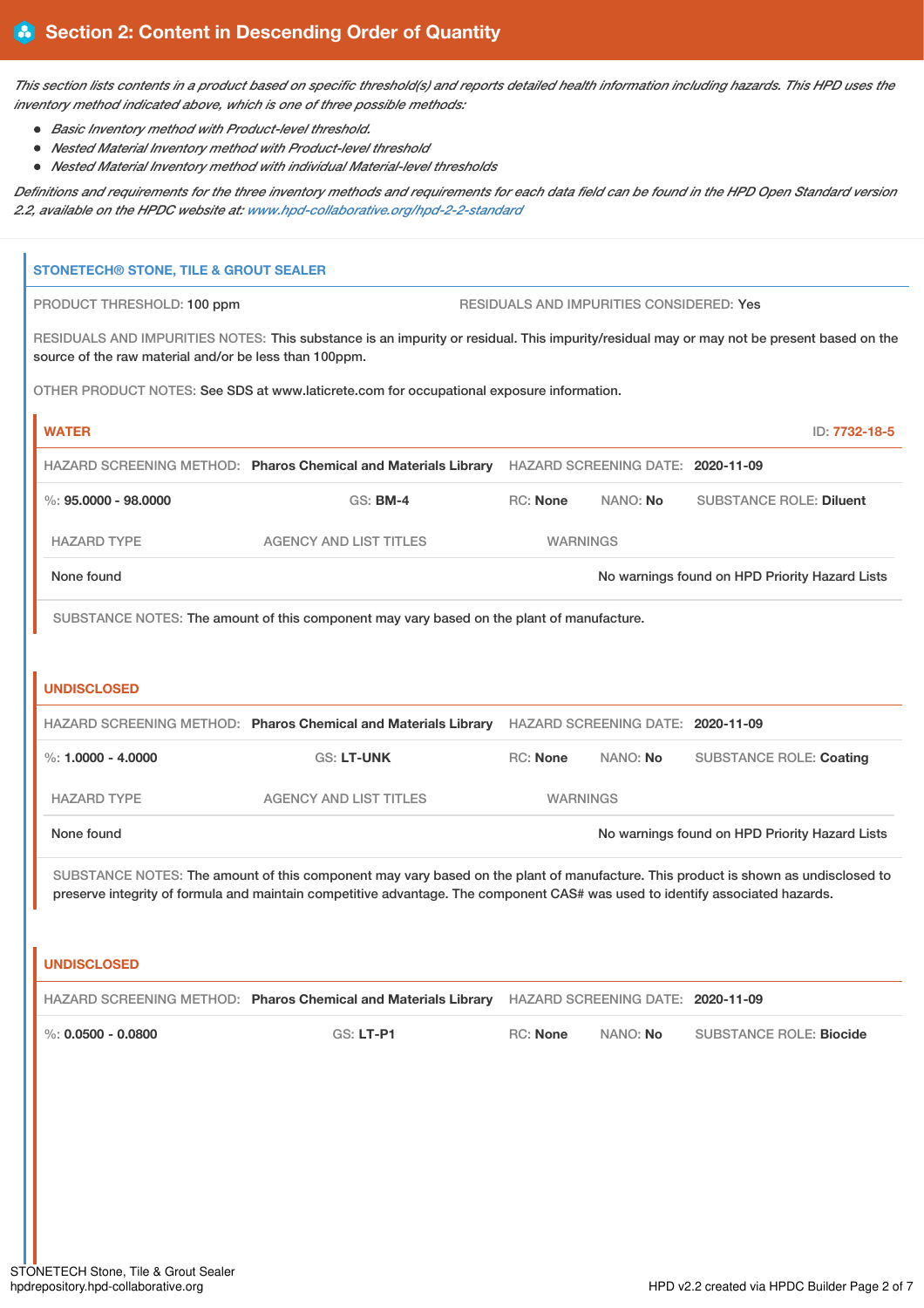| <b>HAZARD TYPE</b>     | <b>AGENCY AND LIST TITLES</b>                  | <b>WARNINGS</b>                                         |
|------------------------|------------------------------------------------|---------------------------------------------------------|
| <b>ACUTE AQUATIC</b>   | EU - GHS (H-Statements)                        | H400 - Very toxic to aquatic life                       |
| <b>SKIN IRRITATION</b> | EU - GHS (H-Statements)                        | H315 - Causes skin irritation                           |
| <b>SKIN SENSITIZE</b>  | EU - GHS (H-Statements)                        | H317 - May cause an allergic skin reaction              |
| <b>EYE IRRITATION</b>  | EU - GHS (H-Statements)                        | H318 - Causes serious eye damage                        |
| <b>MULTIPLE</b>        | German FEA - Substances Hazardous to<br>Waters | Class 2 - Hazard to Waters                              |
| <b>SKIN SENSITIZE</b>  | <b>MAK</b>                                     | Sensitizing Substance Sh - Danger of skin sensitization |

SUBSTANCE NOTES: The amount of this component may vary based on the plant of manufacture. This product is shown as undisclosed to preserve integrity of formula and maintain competitive advantage. The component CAS# was used to identify associated hazards.

| <b>DIPROPYLENE GLYCOL N-BUTYL ETHER (DPNB)</b><br>ID: 29911-28-2 |                                                                |                 |                                   |                                                |
|------------------------------------------------------------------|----------------------------------------------------------------|-----------------|-----------------------------------|------------------------------------------------|
|                                                                  | HAZARD SCREENING METHOD: Pharos Chemical and Materials Library |                 | HAZARD SCREENING DATE: 2020-11-09 |                                                |
| %: $0.0500 - 2.0000$                                             | <b>GS: LT-UNK</b>                                              | <b>RC:</b> None | NANO: No                          | <b>SUBSTANCE ROLE: Solvent</b>                 |
| <b>HAZARD TYPE</b>                                               | <b>AGENCY AND LIST TITLES</b>                                  | <b>WARNINGS</b> |                                   |                                                |
| None found                                                       |                                                                |                 |                                   | No warnings found on HPD Priority Hazard Lists |

SUBSTANCE NOTES: The amount of this component may vary based on the plant of manufacture.

#### **UNDISCLOSED**

|                            | HAZARD SCREENING METHOD: Pharos Chemical and Materials Library |                 | HAZARD SCREENING DATE: 2020-11-09             |                                                |
|----------------------------|----------------------------------------------------------------|-----------------|-----------------------------------------------|------------------------------------------------|
| %: 0.0100 - 0.0200         | $GS: LT-P1$                                                    | <b>RC:</b> None | NANO: No                                      | SUBSTANCE ROLE: Buffer                         |
| <b>HAZARD TYPE</b>         | <b>AGENCY AND LIST TITLES</b>                                  | <b>WARNINGS</b> |                                               |                                                |
| <b>SKIN IRRITATION</b>     | EU - GHS (H-Statements)                                        |                 |                                               | H314 - Causes severe skin burns and eye damage |
| PHYSICAL HAZARD (REACTIVE) | GHS - Korea                                                    |                 | H <sub>290</sub> - May be corrosive to metals |                                                |

SUBSTANCE NOTES: The amount of this component may vary based on the plant of manufacture. This product is shown as undisclosed to preserve integrity of formula and maintain competitive advantage. The component CAS# was used to identify associated hazards.

#### **UNDISCLOSED**

|                        | HAZARD SCREENING METHOD: Pharos Chemical and Materials Library |                 | HAZARD SCREENING DATE: 2020-11-09 |                                                |
|------------------------|----------------------------------------------------------------|-----------------|-----------------------------------|------------------------------------------------|
| $\%$ : 0.0100 - 0.0200 | <b>GS: NoGS</b>                                                | RC: None        | NANO: No                          | <b>SUBSTANCE ROLE: Solvent</b>                 |
| <b>HAZARD TYPE</b>     | AGENCY AND LIST TITLES                                         | <b>WARNINGS</b> |                                   |                                                |
| None found             |                                                                |                 |                                   | No warnings found on HPD Priority Hazard Lists |

SUBSTANCE NOTES: The amount of this component may vary based on the plant of manufacture. This product is shown as undisclosed to preserve integrity of formula and maintain competitive advantage. The component CAS# was used to identify associated hazards.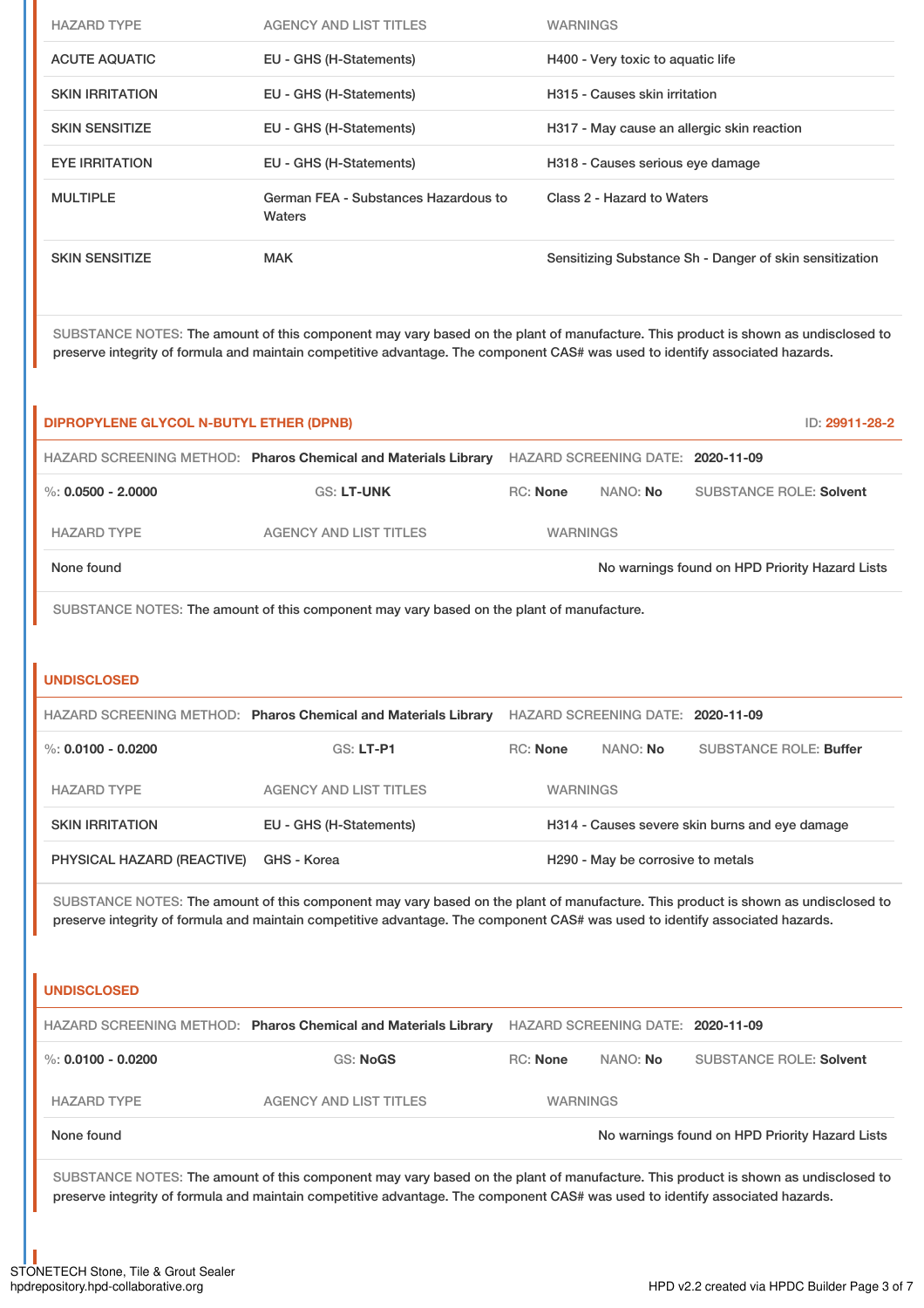#### **UNDISCLOSED**

|                            | HAZARD SCREENING METHOD: Pharos Chemical and Materials Library HAZARD SCREENING DATE: 2020-11-09 |                 |                                      |                                                       |
|----------------------------|--------------------------------------------------------------------------------------------------|-----------------|--------------------------------------|-------------------------------------------------------|
| %: $0.0100 - 0.0150$       | <b>GS: BM-2</b>                                                                                  | RC: None        | NANO: No                             | <b>SUBSTANCE ROLE: Solvent</b>                        |
| <b>HAZARD TYPE</b>         | <b>AGENCY AND LIST TITLES</b>                                                                    | <b>WARNINGS</b> |                                      |                                                       |
| <b>CANCER</b>              | <b>IARC</b>                                                                                      |                 |                                      | Group 1 - Agent is Carcinogenic to humans             |
| <b>CANCER</b>              | CA EPA - Prop 65                                                                                 | route           |                                      | Carcinogen - specific to chemical form or exposure    |
| PHYSICAL HAZARD (REACTIVE) | EU - GHS (H-Statements)                                                                          |                 |                                      | H225 - Highly flammable liquid and vapour             |
| <b>ENDOCRINE</b>           | <b>TEDX</b> - Potential Endocrine Disruptors                                                     |                 | <b>Potential Endocrine Disruptor</b> |                                                       |
| <b>CANCER</b>              | <b>MAK</b>                                                                                       |                 | slight risk under MAK/BAT levels     | Carcinogen Group 5 - Genotoxic carcinogen with very   |
| <b>CANCER</b>              | GHS - Japan                                                                                      |                 | Carcinogenicity - Category 1A [H350] |                                                       |
| <b>REPRODUCTIVE</b>        | GHS - Japan                                                                                      |                 |                                      | Toxic to reproduction - Category 1A [H360]            |
| <b>DEVELOPMENTAL</b>       | CA EPA - Prop 65                                                                                 | route           |                                      | Developmental - specific to chemical form or exposure |

SUBSTANCE NOTES: The amount of this component may vary based on the plant of manufacture. This product is shown as undisclosed to preserve integrity of formula and maintain competitive advantage. The component CAS# was used to identify associated hazards.

| <b>BUTOXYPROPANOL</b>  |                                                                |                 |                                      | ID: 5131-66-8           |
|------------------------|----------------------------------------------------------------|-----------------|--------------------------------------|-------------------------|
|                        | HAZARD SCREENING METHOD: Pharos Chemical and Materials Library |                 | HAZARD SCREENING DATE: 2020-11-09    |                         |
| %: $0.0100 - 2.0000$   | <b>GS: LT-UNK</b>                                              | <b>RC:</b> None | NANO: <b>No</b>                      | SUBSTANCE ROLE: Solvent |
| <b>HAZARD TYPE</b>     | <b>AGENCY AND LIST TITLES</b>                                  | <b>WARNINGS</b> |                                      |                         |
| <b>SKIN IRRITATION</b> | EU - GHS (H-Statements)                                        |                 | H315 - Causes skin irritation        |                         |
| <b>EYE IRRITATION</b>  | EU - GHS (H-Statements)                                        |                 | H319 - Causes serious eye irritation |                         |

SUBSTANCE NOTES: The amount of this component may vary based on the plant of manufacture.

#### **UNDISCLOSED**

|                        | HAZARD SCREENING METHOD: Pharos Chemical and Materials Library HAZARD SCREENING DATE: 2020-11-09 |          |          |                                |
|------------------------|--------------------------------------------------------------------------------------------------|----------|----------|--------------------------------|
| $\%$ : 0.0050 - 0.0200 | $GS:$ BM-2                                                                                       | RC: None | NANO: No | SUBSTANCE ROLE: <b>Biocide</b> |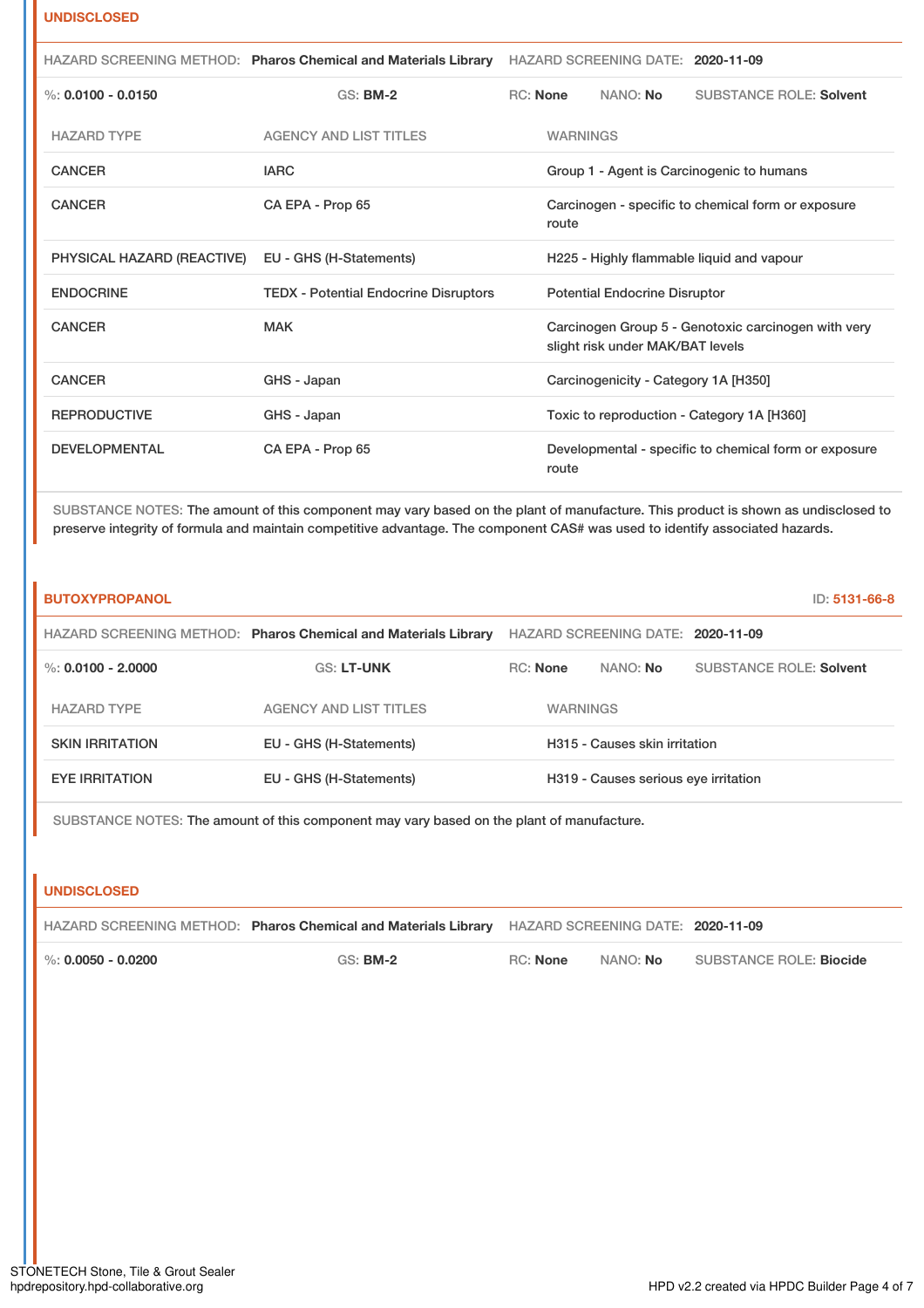| <b>HAZARD TYPE</b>     | <b>AGENCY AND LIST TITLES</b>                  | <b>WARNINGS</b>                                             |
|------------------------|------------------------------------------------|-------------------------------------------------------------|
| <b>ACUTE AQUATIC</b>   | EU - GHS (H-Statements)                        | H400 - Very toxic to aquatic life                           |
| <b>CHRON AQUATIC</b>   | EU - GHS (H-Statements)                        | H410 - Very toxic to aquatic life with long lasting effects |
| <b>MAMMALIAN</b>       | EU - GHS (H-Statements)                        | H301 - Toxic if swallowed                                   |
| <b>MAMMALIAN</b>       | EU - GHS (H-Statements)                        | H311 - Toxic in contact with skin                           |
| <b>SKIN IRRITATION</b> | EU - GHS (H-Statements)                        | H314 - Causes severe skin burns and eye damage              |
| <b>SKIN SENSITIZE</b>  | EU - GHS (H-Statements)                        | H317 - May cause an allergic skin reaction                  |
| <b>EYE IRRITATION</b>  | EU - GHS (H-Statements)                        | H318 - Causes serious eye damage                            |
| <b>MAMMALIAN</b>       | EU - GHS (H-Statements)                        | H330 - Fatal if inhaled                                     |
| <b>ENDOCRINE</b>       | <b>TEDX</b> - Potential Endocrine Disruptors   | <b>Potential Endocrine Disruptor</b>                        |
| <b>MULTIPLE</b>        | German FEA - Substances Hazardous to<br>Waters | Class 3 - Severe Hazard to Waters                           |
| <b>SKIN SENSITIZE</b>  | <b>MAK</b>                                     | Sensitizing Substance Sh - Danger of skin sensitization     |

SUBSTANCE NOTES: The amount of this component may vary based on the plant of manufacture. This product is shown as undisclosed to preserve integrity of formula and maintain competitive advantage. The component CAS# was used to identify associated hazards.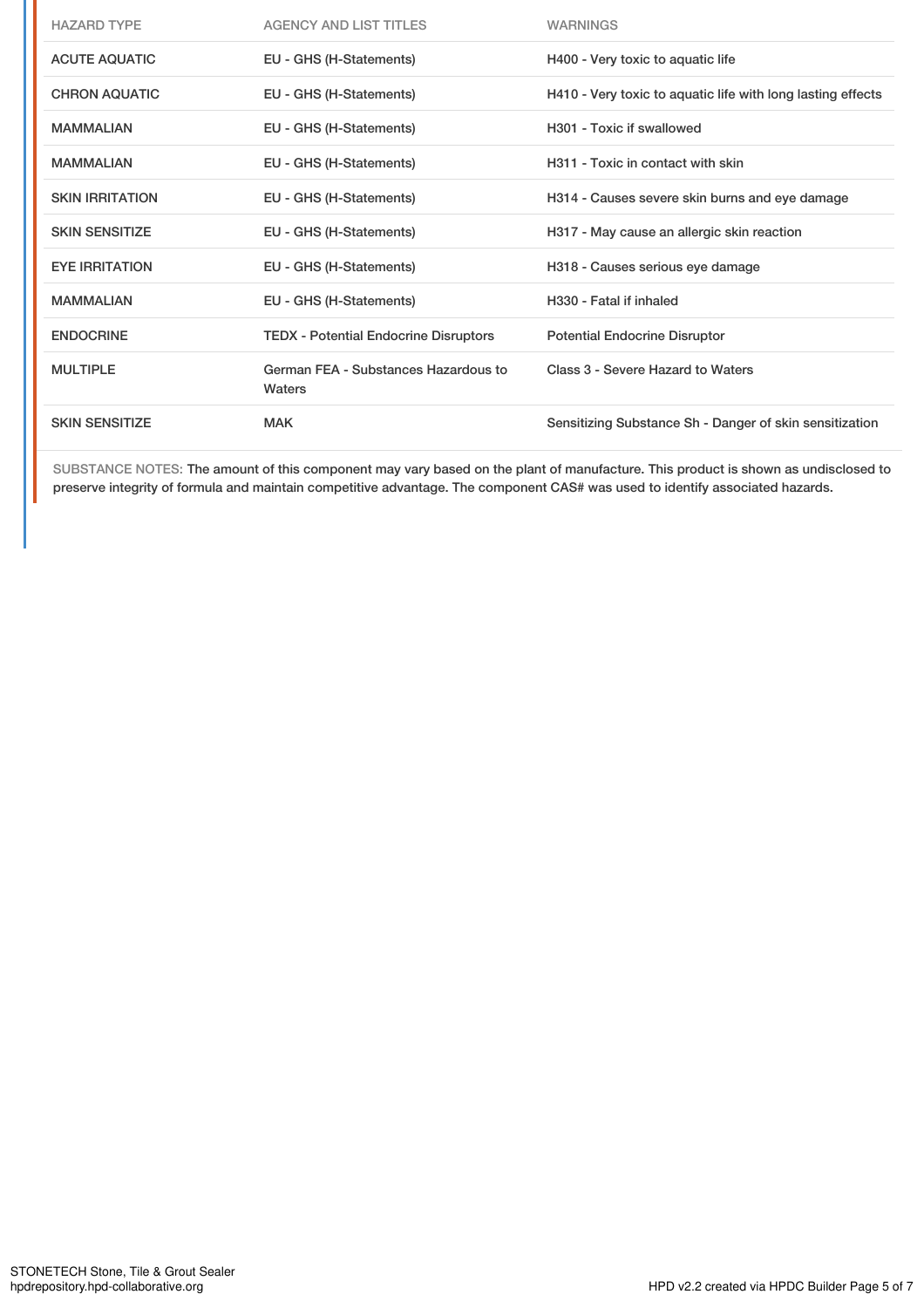This section lists applicable certification and standards compliance information for VOC emissions and VOC content. Other types of health or *environmental performance testing or certifications completed for the product may be provided.*

| <b>VOC EMISSIONS</b>                                                                                                                                                                                                   | N/A                                                      |                                    |
|------------------------------------------------------------------------------------------------------------------------------------------------------------------------------------------------------------------------|----------------------------------------------------------|------------------------------------|
| CERTIFYING PARTY: Self-declared<br>APPLICABLE FACILITIES: Applies to All Facilities.<br><b>CERTIFICATE URL:</b>                                                                                                        | <b>ISSUE DATE: 2020-10-</b><br><b>EXPIRY DATE:</b><br>16 | <b>CERTIFIER OR LAB: LATICRETE</b> |
| CERTIFICATION AND COMPLIANCE NOTES: STONETECH® Stone, Tile & Grout Sealer has not been tested for VOC emissions.                                                                                                       |                                                          |                                    |
| <b>VOC CONTENT</b>                                                                                                                                                                                                     | <b>TDS 251 "Low VOC LATICRETE® Products"</b>             |                                    |
| CERTIFYING PARTY: Self-declared<br><b>APPLICABLE FACILITIES: Applies to All Facilities.</b><br><b>CERTIFICATE URL:</b><br>https://www.laticrete.com/~/media/support-and-<br>downloads/technical-datasheets/tds251.ashx | ISSUE DATE: 2020-10-<br>EXPIRY DATE:<br>13               | <b>CERTIFIER OR LAB: LATICRETE</b> |
| CERTIFICATION AND COMPLIANCE NOTES: Meets LEED v4.1 Credit "Low Emitting Materials" VOC Content Requirements per SCAQMD Rule<br>1113 (Low-Solids Coating).                                                             |                                                          |                                    |

## **Section 4: Accessories**

This section lists related products or materials that the manufacturer requires or recommends for installation (such as adhesives or fasteners), maintenance, cleaning, or operations. For information relating to the contents of these related products, refer to their applicable Health Product *Declarations, if available.*

No accessories are required for this product.

## **Section 5: General Notes**

STONETECH® Stone, Tile & Grout Sealer meets the Living Building Challenge v4.0 requirement that the product does not contain any of the Red Listed Materials or Chemicals. Specifically, LATICRETE Stone, Tile & Grout Sealer does not contain the following: Antimicrobials (marketed with a health claim) •Alkylphenols and related compounds •Asbestos •Bisphenol A (BPA) and structural analogues •California Banned Solvents •Chlorinated Polymers, including Chlorinated Polyethylene (CPE), Chlorinated Polyvinyl Chloride (CPVC), Chloroprene (neoprene monomer), Chlorosulfonated polyethylene (CSPE), Polyvinylidiene chloride (PVDC), and Polyvinyl Chloride (PVC) •Chlorobenzenes •Chlorofluorocarbons (CFCs) & Hydrochlorofluorocarbons (HCFCs) •Formaldehyde (added) • Monomeric, polymeric and organo-phosphate halogenated flame retardants (HFRs) •Organotin Compounds •Perfluorinated Compounds (PFCs) •Phthalates (orthophthalates) •Polychlorinated Biphenyls (PCBs) •Polycyclic Aromatic Hydrocarbons (PAH) •Short-Chain and Medium-Chain Chlorinated Paraffins •Toxic Heavy Metals - Arsenic, Cadmium, Chromium, Lead (added), and Mercury •Wood treatments containing Creosote, Arsenic or Pentachlorophenol. See Section 1 for Volatile Organic Compounds (VOC) (wet applied products) information.